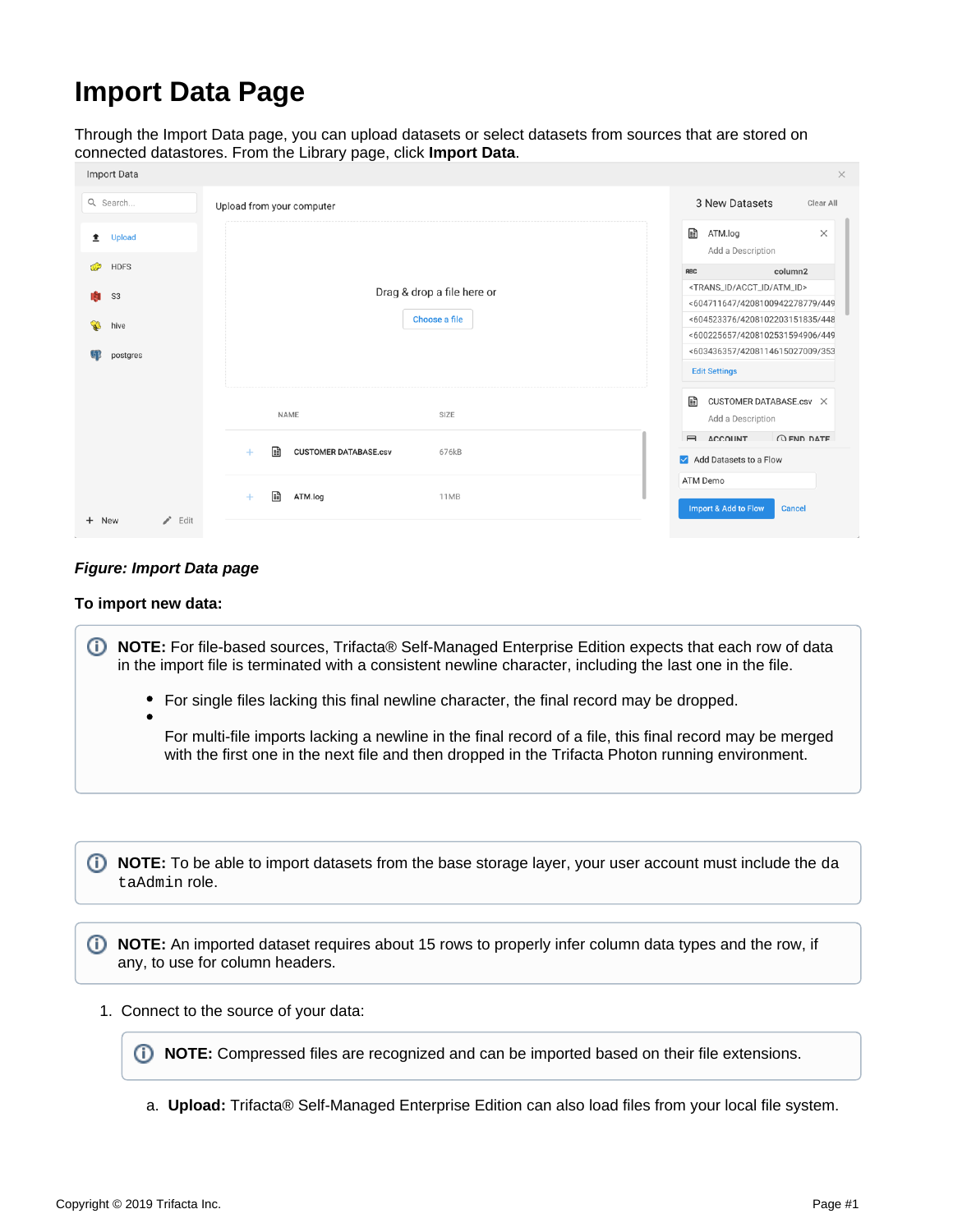**Tip:** You can drag and drop files from your desktop to to upload them.

b.

**HDFS:** If connected to a Hadoop cluster, you can select file(s) or folders to import. See [HDFS Browser](https://docs.trifacta.com/display/r060/HDFS+Browser).

**S3:** If connected to an S3 instance, you can browse your S3 buckets to select source files.

**Tip:** For HDFS and S3, you can select folders, which selects each file within the directory as a separate dataset.

See [S3 Browser](https://docs.trifacta.com/display/r060/S3+Browser) .

**Redshift:** If connected to an S3 datawarehouse, you can import source from the connected database. See [Redshift Browser](https://docs.trifacta.com/display/r060/Redshift+Browser).

**Hive:** If connected to a Hive instance, you can load datasets from individual tables within the set of Hive databases. See [Hive Browser](https://docs.trifacta.com/display/r060/Hive+Browser).

**Alation:** If connected to Alation, you can search for and import Hive tables as imported datasets. For more information, see [Using Alation](https://docs.trifacta.com/display/r060/Using+Alation).

**Waterline:** If connected to Waterline, you can search for and import datasets through the data catalog. For more information, [Using Waterline](https://docs.trifacta.com/display/r060/Using+Waterline).

**Databases:** If connected to a relational datastore, you can load tables or views from your database. See [Database Browser](https://docs.trifacta.com/display/r060/Database+Browser).

**WASB:** If enabled, you can import data into your Azure deployment from WASB. For more information, see [WASB Browser](https://docs.trifacta.com/display/r060/WASB+Browser).

**ADL:** If enabled, you can import data into your Azure deployment from ADLS. The ADLS browser is very similar to the one for HDFS. See [HDFS Browser](https://docs.trifacta.com/display/r060/HDFS+Browser).

c.

d. For more information on the supported input formats, see [Supported File Formats](https://docs.trifacta.com/display/r060/Supported+File+Formats).

#### 2.

**New/Edit:** Click to create or edit a connection.

**Search:** Enter a search term to locate a specific connection.

**NOTE:** This feature may be disabled in your environment. For more information, contact your Trifa cta administrator.

See [Create Connection Window](https://docs.trifacta.com/display/r060/Create+Connection+Window) .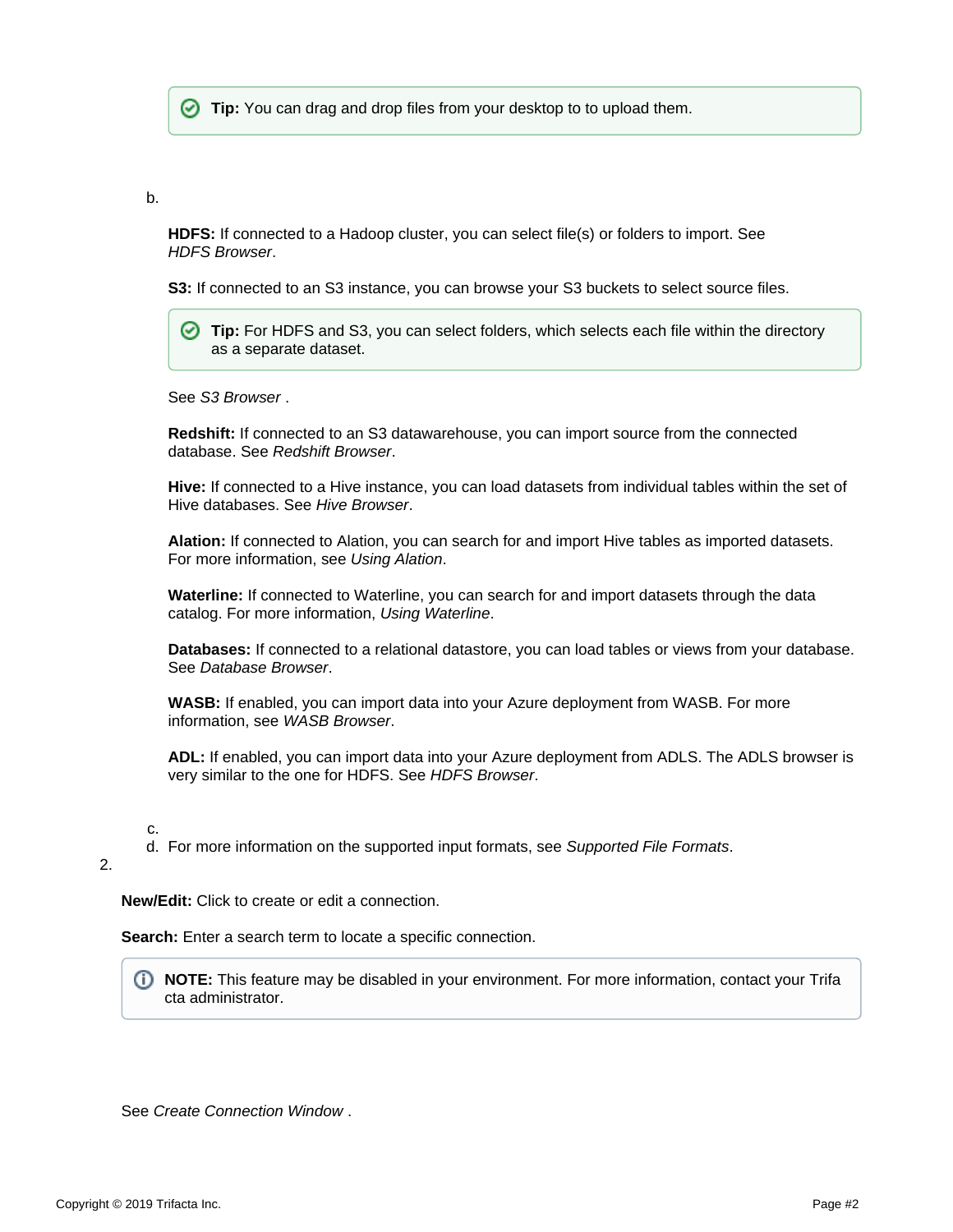#### 3. Add datasets:

- a. When you have found your source directory or file:
	- i. You can hover over the name of a file to preview its contents.

*I* NOTE: Preview is not available for Avro or Parquet sources.

ii. Click the Plus icon next to the directory or filename to add it as a dataset.



- b. **Excel files:** Click the Plus icon next to the parent workbook to add all of the worksheets as a single dataset, or you can add individual sheets as individual datasets. See [Import Excel Data](https://docs.trifacta.com/display/r060/Import+Excel+Data).
- c.

If custom SQL query is enabled, you can click **Create Dataset with SQL** to enter a customized SQL statement to pre-filter the relational or Hive table within the database to include only the rows and columns of interest.

**Through this interface, it is possible to enter SQL statements that can delete data, change table schemas, or otherwise corrupt the targeted database. Please use this feature with caution.**

For more information, see [Create Dataset with SQL](https://docs.trifacta.com/display/r060/Create+Dataset+with+SQL).

This feature must be enabled. See [Enable Custom SQL Query](https://docs.trifacta.com/display/r060/Enable+Custom+SQL+Query).

#### d.

If parameterization has been enabled, you can apply parameters to the source paths of your datasets to capture a wider set of sources. Click **Create Dataset with Parameters**.

See [Create Dataset with Parameters](https://docs.trifacta.com/display/r060/Create+Dataset+with+Parameters).

This feature must be enabled. For more information, see [Overview of Parameterization](https://docs.trifacta.com/display/r060/Overview+of+Parameterization).

- 4. When a dataset has been selected, the following fields appear on the right side of the screen. Modify as needed:
	- a. **Dataset Name:** This name appears in the interface.
	- b. **Dataset Description:** You may add an optional description that provides additional detail about the dataset. This information is visible in some areas of the interface.

**Tip:** Click the Eye icon to inspect the contents of the dataset prior to importing.

- 5. You can select a single dataset or multiple datasets for import.
- 6. You can modify settings used during import for individual files. In the card for an individual dataset, click **Ed it Settings**.

**NOTE:** In some cases, there may be discrepancies between row counts in the previewed data versus the data grid after the dataset has been imported, due to rounding in row counts performed in the preview.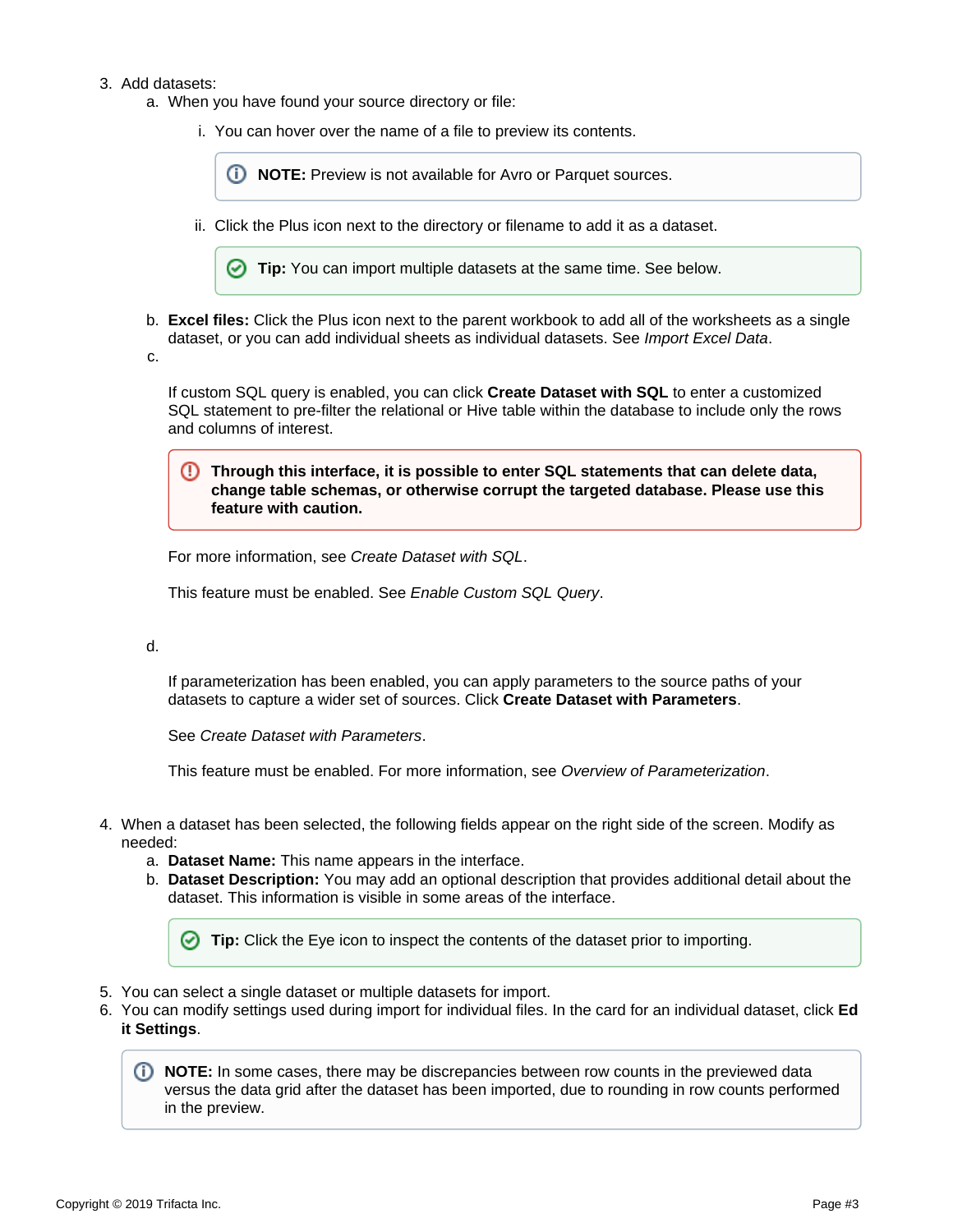- a. **Per-file encoding:** By default, Trifacta Self-Managed Enterprise Edition attempts to interpret the encoding used in the file. In some cases, the data preview panel may contain garbled data, due to a mismatch in encodings. In the Data Preview dialog, you can select a different encoding for the file. When the correct encoding is selected, the preview displays the data as expected.For more information on supported encodings, see [Configure Global File Encoding Type](https://docs.trifacta.com/display/r060/Configure+Global+File+Encoding+Type).
- b. **Detect structure:** By default, Trifacta Self-Managed Enterprise Edition attempts to interpret the structure of your data during import. This structuring attempts to apply an initial tabular structure to the dataset.
	- i. Unless you have specific problems with the initial structure, you should leave the Detect structure setting enabled. Recipes created from these imported datasets automatically include the structuring as the first, hidden steps. These steps are not available for editing, although you can remove them through the Recipe panel. See [Recipe Panel](https://docs.trifacta.com/display/r060/Recipe+Panel).
	- ii. When detecting structure is disabled, imported datasets whose schema has not been detected are labeled, **unstructured datasets**. When recipes are created for these unstructured datasets, the structuring steps are added into the recipe and can be edited as needed.
	- iii. For more information, see [Initial Parsing Steps](https://docs.trifacta.com/display/r060/Initial+Parsing+Steps).
- c. **Remove special characters from column names:** When selected, characters that are not alphanumeric or underscores are stripped, and space characters are converted to underscores.

**Tip:** This feature matches the column renaming behavior in Release 5.0 and earlier.

- d. **Column data type inference:** You can choose whether or not to apply Trifacta type inference to your individual dataset.
	- i. In the preview panel, you can see the data type that is to be applied after the dataset is imported. This data type may change depending on whether column data type inference is enabled or disabled for the dataset.
	- ii. To enable Trifacta type inference, select the Column Data Type Inference checkbox.

**Tip:** To see the effects of Trifacta type inference, you can toggle the checkbox and review data type listed at the top of individual columns. To override an individual column's data type, click the data type name and select a new value.

iii. You can configure the default use of type inference at the individual connection level. For more information, see [Create Connection Window](https://docs.trifacta.com/display/r060/Create+Connection+Window).

For schematized sources that do not require connections, such as uploaded Avro files, the default setting is determined by the global setting for initial type inference. For more information, see [Configure Type Inference](https://docs.trifacta.com/display/r060/Configure+Type+Inference) .

- 7. If you have selected a single dataset for import:
	- a. To immediately wrangle it, click **Import & Wrangle**. The dataset is imported. A recipe is created for it, added to a flow, and loaded in the Transformer page for wrangling. See [Transformer Page](https://docs.trifacta.com/display/r060/Transformer+Page).
	- b. To import the dataset, click **Import**. The imported dataset is created. You can add it to a flow and create a recipe for it later. See [Library Page](https://docs.trifacta.com/display/r060/Library+Page).
- 8. If you have selected multiple datasets for import:
	- a. To import the selected datasets, click **Import Datasets**. The imported datasets are created. You can begin working with these imported datasets now or at a later time.
	- b. To import the selected datasets and add them to a flow:
		- i. Click the Add Dataset to a Flow checkbox.
		- ii. Click the textbox to see the available flows, or start typing a new name.
		- iii. Click **Import & Add to Flow**.
		- iv. The datasets are imported, and the associated recipes are created. These datasets and recipes are added to the selected flow.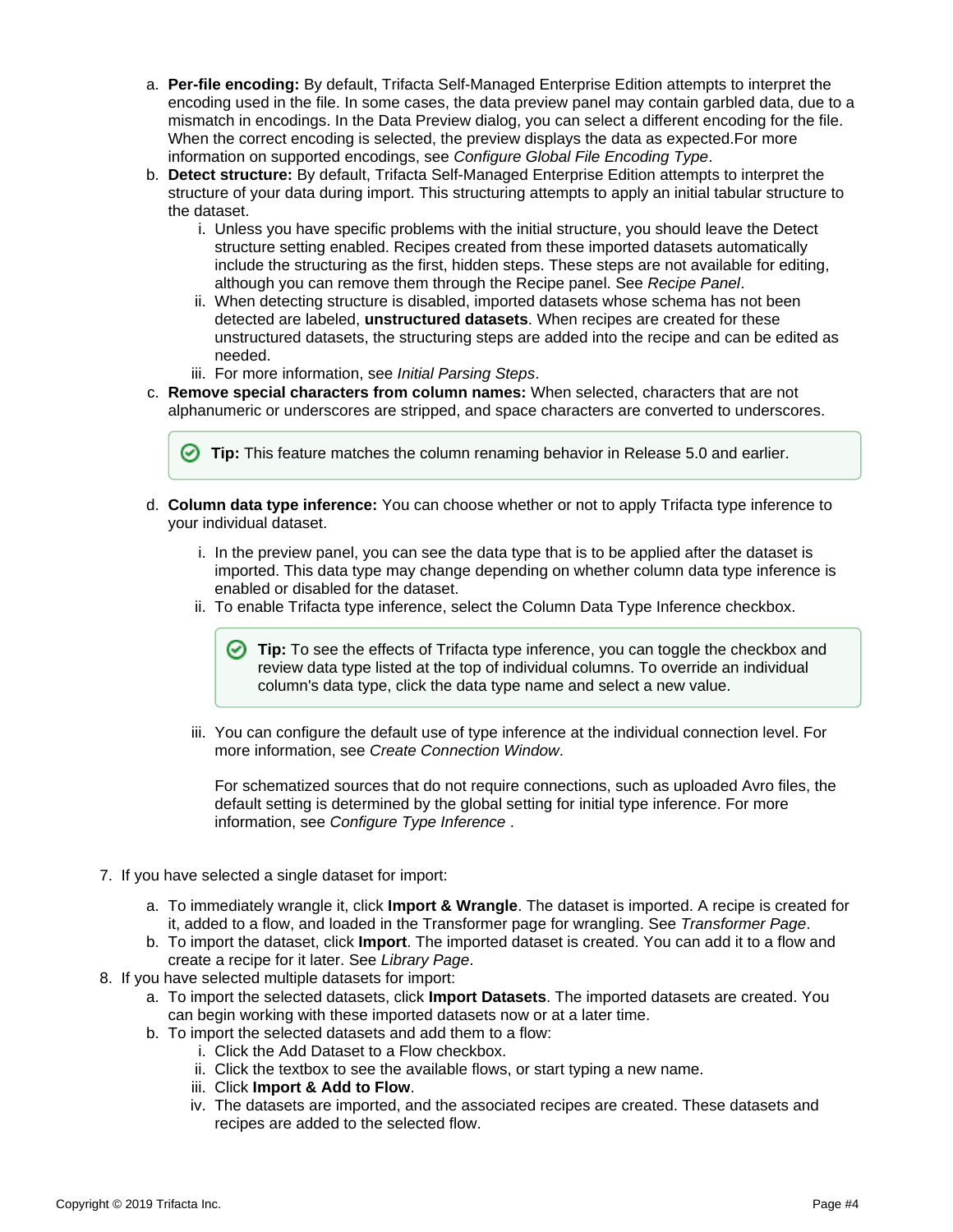- v. For any dataset that has been added to a flow, you can review and perform actions on it. See [Flow View Page](https://docs.trifacta.com/display/r060/Flow+View+Page).
- 9. If you are not wrangling the datasets immediately, the datasets you just imported are listed at the top of the Library page. See [Library Page](https://docs.trifacta.com/display/r060/Library+Page).

## Import Multiple Datasets

You can import multiple datasets from multiple sources at the same time. In the Import Data page, continue selecting sources, and additional dataset cards are added to the right panel.



**1** NOTE: When you import a dataset with parameters from multiple files, only the first matching file is displayed in the right panel.

In the right panel, you can see a preview of each dataset and make changes as needed.